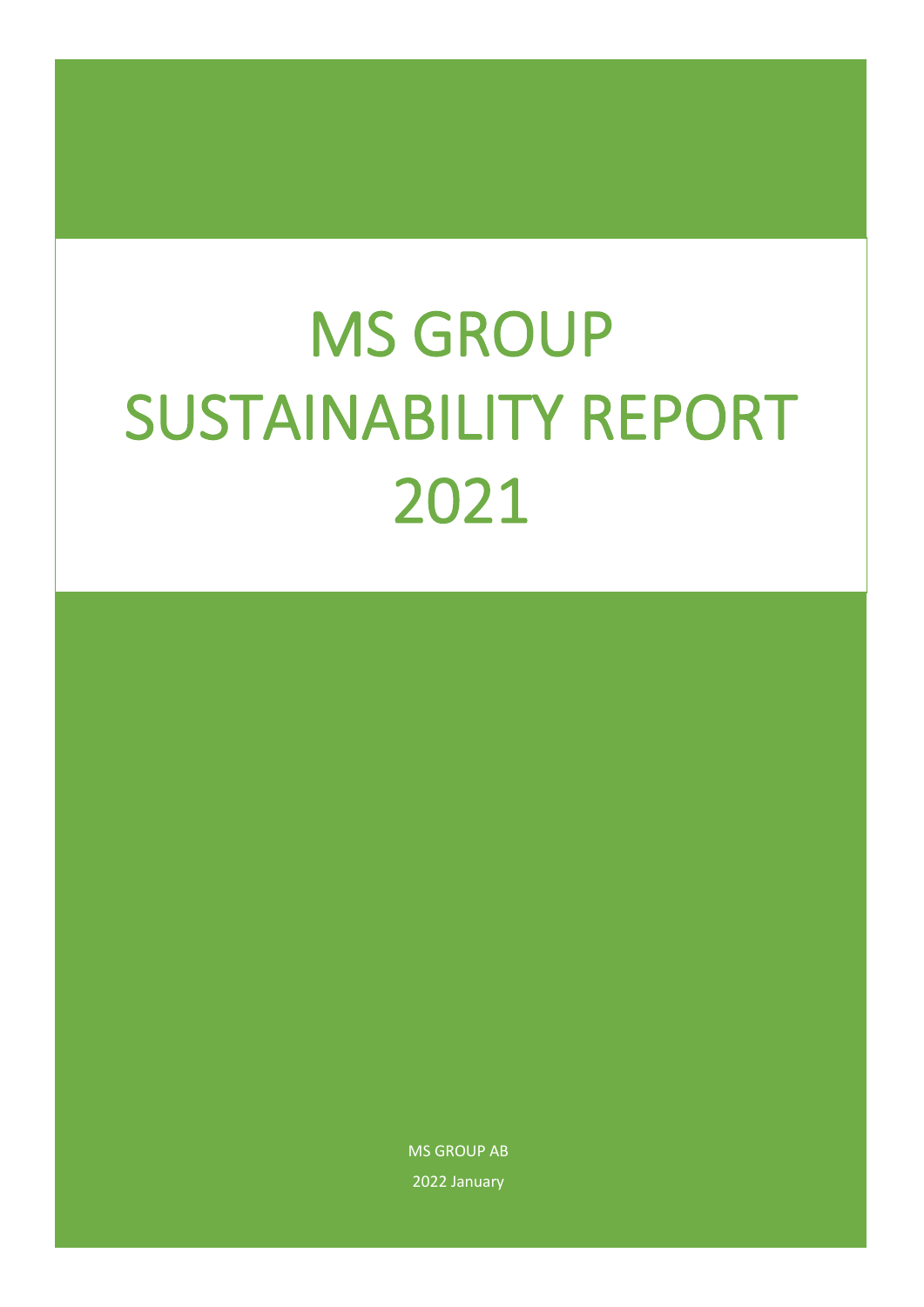

# Table of Contents

| 1. |               |  |
|----|---------------|--|
|    |               |  |
| 2. |               |  |
|    |               |  |
|    | $2.2^{\circ}$ |  |
|    |               |  |
| 3. |               |  |
|    |               |  |
|    |               |  |
|    |               |  |
|    |               |  |
|    |               |  |
|    |               |  |
| 4. |               |  |
| 5. |               |  |
| 6. |               |  |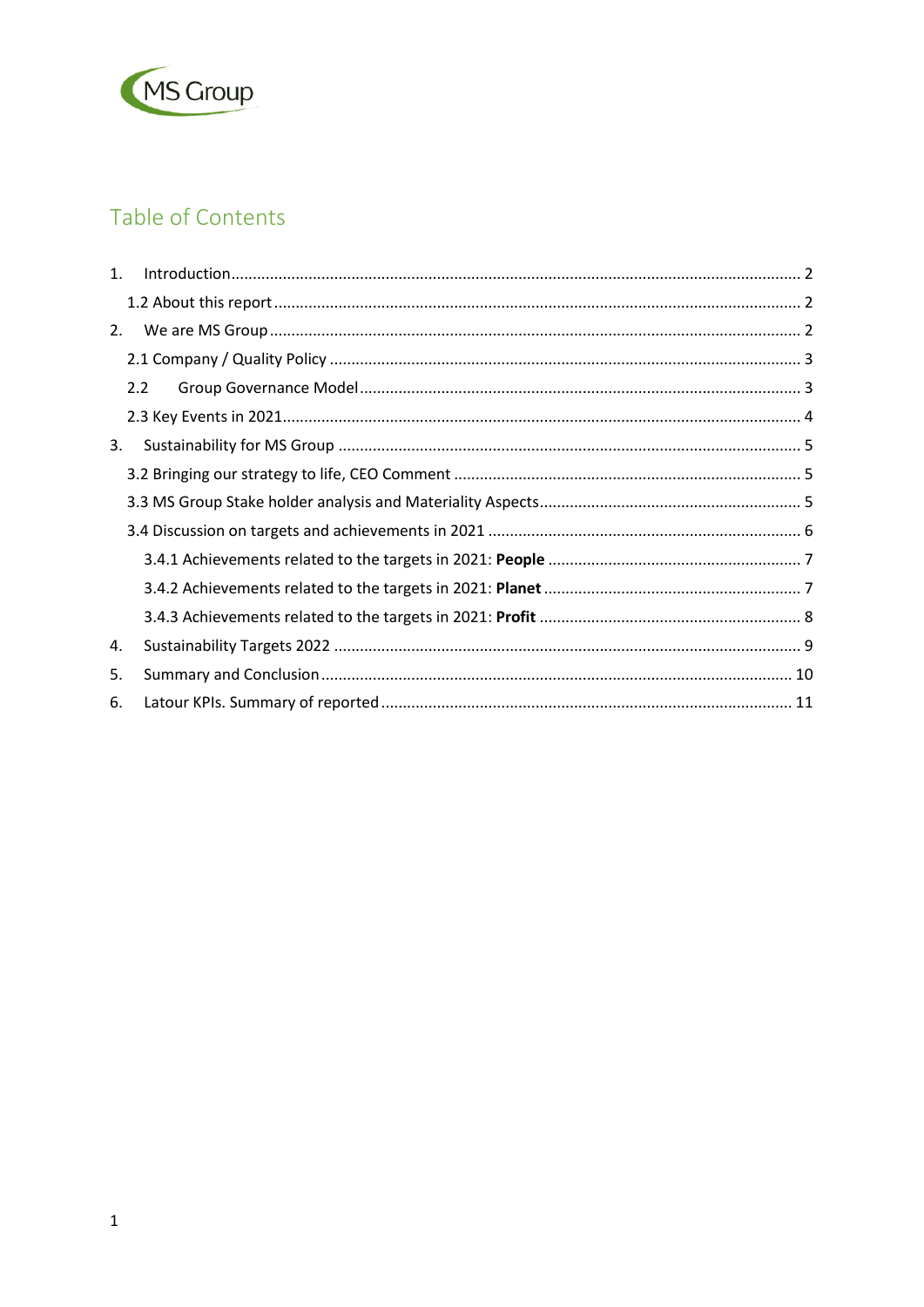

# <span id="page-2-0"></span>1. Introduction

Sustainability continues to be important to MS Group. It is a corner stone in being a responsible employer. It represents a "ticket to play" within most of our business segments and it is key in being attractive as an employer. From an environmental aspect, with a challenging situation on CO2 emissions in the world today, it is vital for every company to work focused when it comes to sustainability. And from a personal viewpoint, it just feels right.

## <span id="page-2-1"></span>1.2 About this report

This is the second sustainability report from MS Group. It covers the period from January 1st to December 31<sup>st</sup> of 2021. The report has been approved by the MS Group Board of Directors and pertains to the entire Group, unless otherwise stated. Central KPIs which are reported to Latour on a yearly basis can be found at the end of the report. The report is not certified by any third party.

MS Group's sustainability actions and ambitions rest on 3 pillars, as presented in our sustainability policy: People, Planet, and Profit. In this report, each area will be presented in more depth.

## <span id="page-2-2"></span>2. We are MS Group

MS Group is a global provider of motion system products and services. We improve quality of life for people using wheelchairs as well as for other selected applications. We are passionate about helping people in their daily lives. Our mission brings us together, empowers us, and helps us to define our priorities and path towards increased customer and consumer value. Our vision is to be the preferred partner of motion systems for the global medical technology market and selected segments.

MS Group develops and acquires companies characterised by an ability to build long-term relationships with customers and stakeholders. We have a decentralised structure based on a clear and simple governance structure. Our brands are managed in two divisions with high focus on customer adaptation. We collaborate within the Group on product development, operational efficiency, and international expansion.

MS Group is a subsidiary of Latour Industries AB, a business area within Investment AB Latour, a Swedish mixed investment company listed on Nasdaq OMX Stockholm Large Cap.

Group values are clearly defined in the Group's cultural booklet and incorporated into the Code of Conduct model.

All MS Group companies share a joint mission and vision statement and a common strategy including a divisional strategy. The strategy is updated on a yearly basis and includes sustainability priorities. The output is partly the financial targets but also the desired position in terms of customer and shareholder value resulting from customer feedback and internal dialogue on common as well as divisional targets.



*Figure 1: Desired market position. From Group Strategy from May 2021.*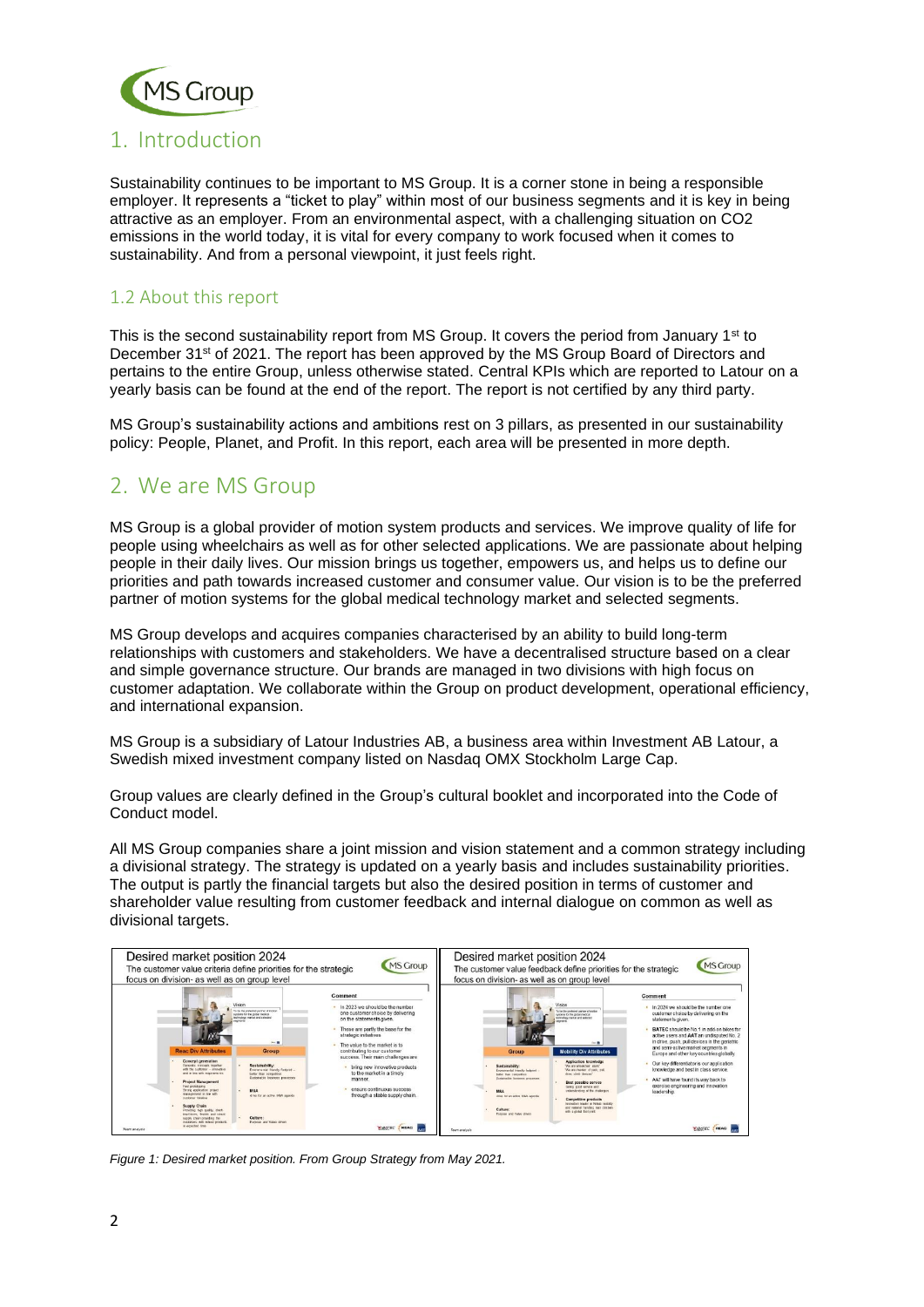

Responsibilities within the governance structure give clear mandate to the divisions (SBUs). There are selected MS Group corporate policies and processes, one of which is the *Sustainability Policy*.

*Risk exposure* is continuously managed as part of the management process. Overall, risks are managed per division, group operations, and IT respectively and followed up within the Group Management Team. Risks were reviewed during 2021 and actions defined. Some risks have become more and some less significant. In addition, TCFD reporting was added to be a natural part of the group risk management structure during the year.

To manage requirements imposed on the company and create a platform for our operations, we base everything we do on our *Company/Quality Policy* which is integrated as part of local quality systems in each site. This policy is presented in parallel to our vision and mission statement across all local entities, which are certified according to ISO standards.

## <span id="page-3-0"></span>2.1 Company / Quality Policy

The Group defines ambitions for local certifications and objectives as an integral part of the strategy. All units and divisions work to achieve a higher level of certification over time which always should be ahead of market requirements.

In figure 2, we can see an overview of the certification status within the Group. During 2021, focus was on passing certification for MDR requirements for AAT and Batec, with a deadline of May 2021. As well, Batec were able to pass ISO13485 certification.

| <b>Site</b>                    | <b>ISO</b><br>9001 | <b>ISO</b><br>14001    | <b>OHSAS</b><br>18001 | <b>ISO</b><br>13485 | <b>MDR Compl</b> | <b>21 CFR</b><br><b>Part 820</b><br>(FDA) | <b>NRTL</b><br>approval | RoHS3     |
|--------------------------------|--------------------|------------------------|-----------------------|---------------------|------------------|-------------------------------------------|-------------------------|-----------|
| <b>REAC Poland</b><br>(RPL)    | <b>OK</b>          | OK                     | OK                    | OK                  | N/A              | N/A                                       | N/A                     | <b>OK</b> |
| <b>REAC Comp.</b><br>(REC)     | OK                 | <b>OK</b>              | <b>OK</b>             | N/A                 | N/A              | N/A                                       | N/A                     | N/A       |
| AAT GmbH<br>(AAT)              | OK                 | <b>Pending</b><br>2023 | Pending<br>2023       | OK                  | <b>OK</b>        | <b>Pending</b>                            | OK                      | Pending   |
| <b>Batec Mobility</b><br>(BAM) | <b>Pending</b>     | <b>TBD</b>             | <b>TBD</b>            | OK                  | <b>OK</b>        | <b>Pending</b>                            | N/A                     | Pending   |

|  | Figure 2: Summary of certifications within MS Group |  |
|--|-----------------------------------------------------|--|
|  |                                                     |  |
|  |                                                     |  |

## <span id="page-3-1"></span>2.2 Group Governance Model

To ensure that each division/site complies with Group policies, performs according to financial targets, and delivers on KPIs, the governance model involves several methods and models:

- A structured approach to ISO and other certifications.
- Yearly management review and frequent meetings with the Quality Management Team.
- Weekly and monthly follow-ups of unit and division performance to ensure activities and targets are in place and that improvements are implemented.
- Customer surveys conducted in a structured way (minimum once every two years) to get input on continuous improvements.
- Employee surveys conducted digitally and followed up monthly during business reviews.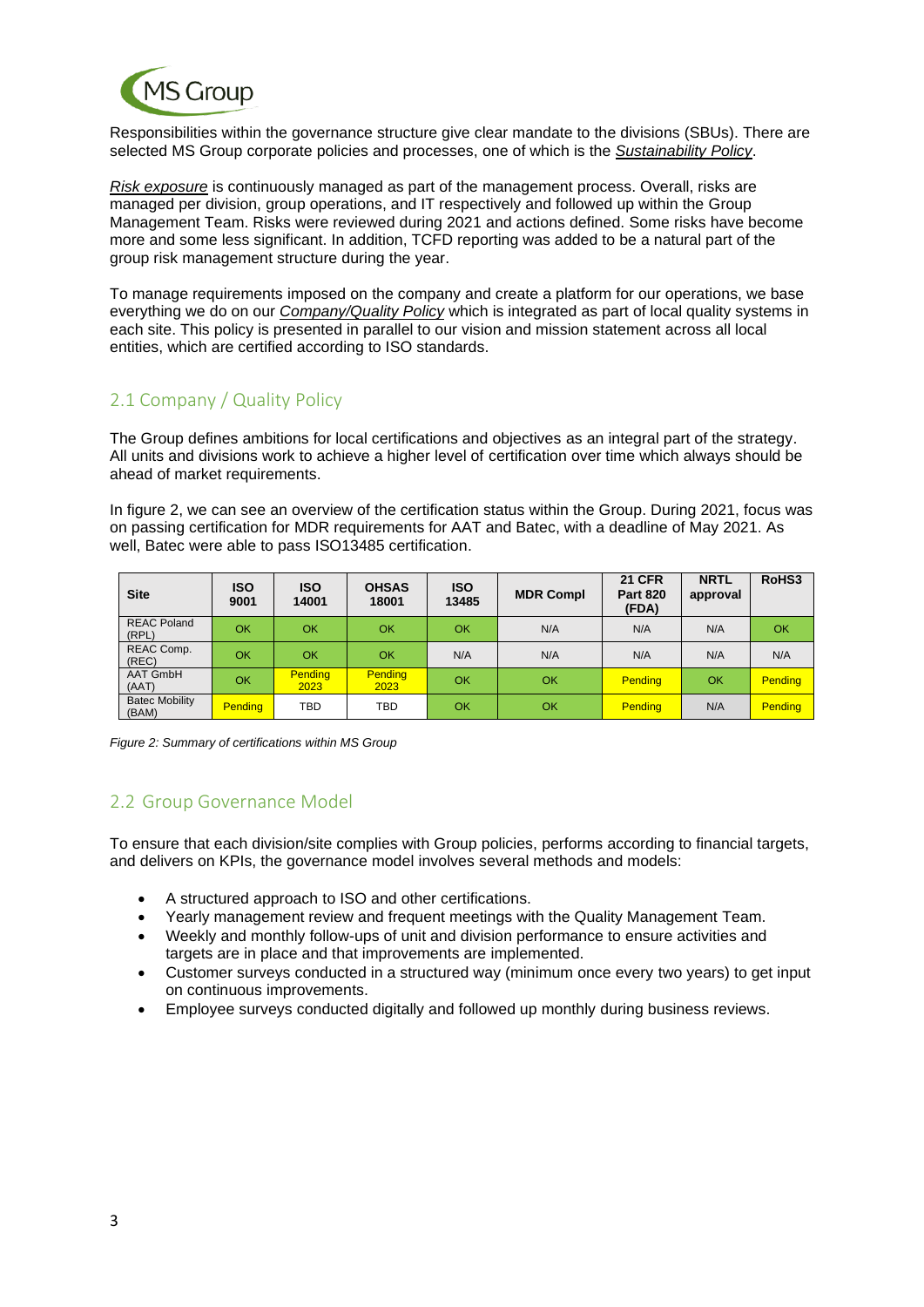

## <span id="page-4-0"></span>2.3 Key Events in 2021

During 2021, our focus has been to navigate through the global pandemic and adjust our operations and cost level to new market conditions. Supply chain disruptions, increased inflation, energy process and some quality disturbances have impacted operations. Despite these facts, the organisation has managed well to withstand these challenges and still delivered well on strategical and tactical priorities.

Some highlights in terms of results with reference to sustainability:

- **New product launch in AAT**. AAT launched an upgrade of the V-max product during the year. It marks a key event in the total renewal of the product offering to key customers. The V-max2 is better in performance and also lower in weight (-10% in the lead version and -25% using Lion battery solution) and therefore represent a clear contribution to the sustainability efforts.
- **New products launch in Reac.** Reac launched two new products during the year that has contributed well to the sustainability targets. The first one is a new actuator replacing an existing one. It has a lower cost and 15% lower weight. The second one is a new seating system, developed to have three motions, but only uses two actuators. It saves both material and weight by its advanced design.
- **Relocation of RPL.** In September REAC Poland inaugurated a new plant in Piotrkow. This enables the group to deliver products in a more efficient and environmentally friendly way. Some key improvements are: 100% green electricity. Integrated Air handling units and LED-lamps for better energy efficiency.
- **Integration of Batec Mobility**. Batec was acquired early 2020. During 2021 the company was fully integrated and is now a fully functional unit within Mobility Division. As well, electricity in this plant is also 100% green.
- **Materiality analysis version 2**: On Group level, involving key employees and key stakeholders, MS Group completed a materiality analysis, see section 3.3.
- **Code of Conduct training:** Code of Conduct training was initiated with 64 employees during Q4 and finalized in the beginning of 2022.
- **Certifications:** MDR certification was achieved for both AAT and Batec. ISO 13485 implemented in Batec.
- **Leadership training process and upgrade of the booklet:** A decision on a long term leadership training process was achieved, and a third version of the group booklet was published. The leadership process will commence during January 2022 with a digital leadership training platform.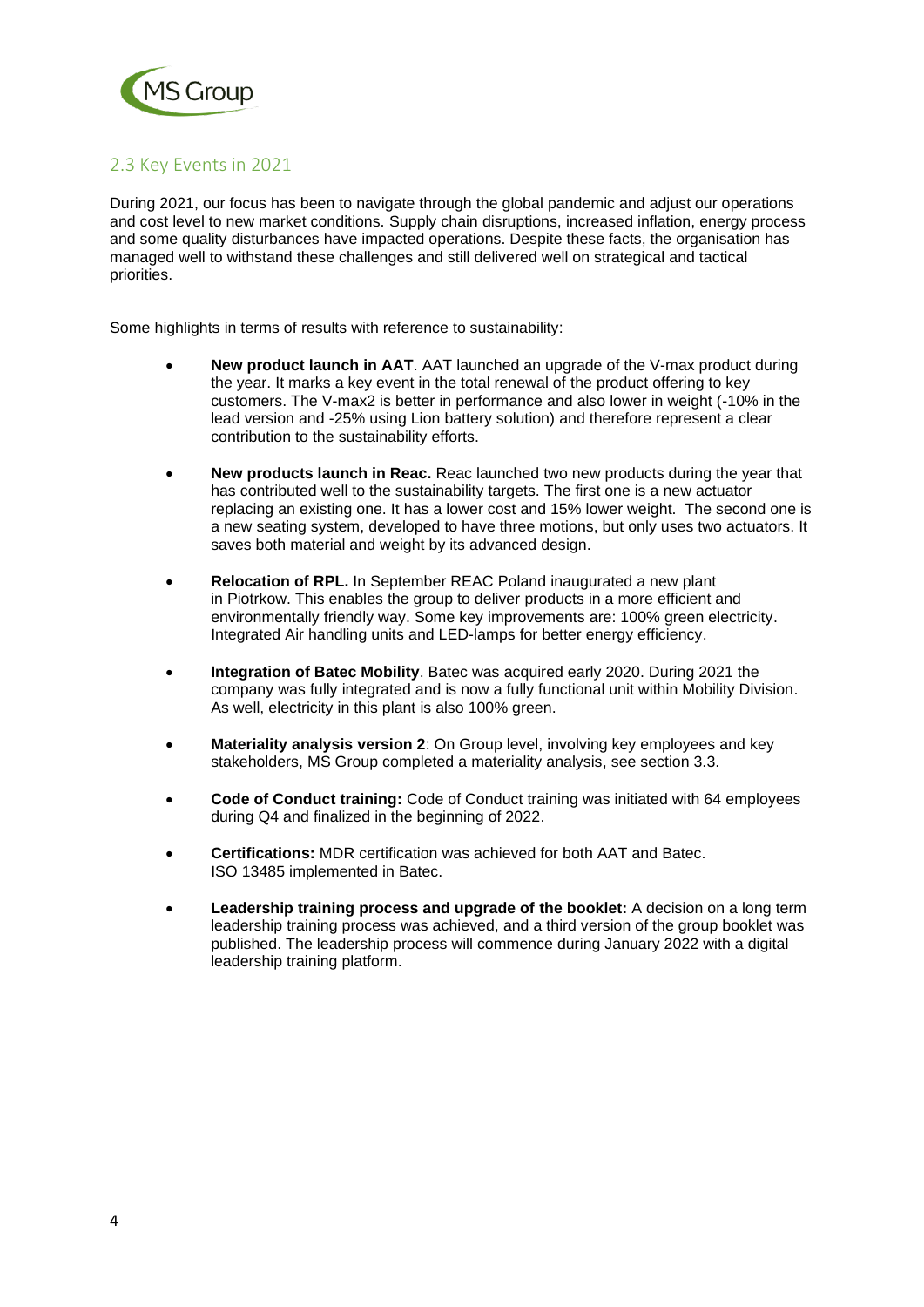

# <span id="page-5-0"></span>3. Sustainability for MS Group

The Group Sustainability Policy takes reference from the *Company Policy* as well as the *Group Strategy Document*. The Sustainability Policy relies on three pillars: "People", "Planet", and "Profit".

| <b>Quina</b><br>on bothing levers from the lost<br><b>TELEVISION</b><br>Sustainability                                                                                                                                                                                           |                                                                                                                                                                                                                                                                                                                                                                                                                                                                                          | Pianet<br>the transmitted, furthermore reduction to the temperature<br>and of a transport in the control of the state of the con-<br>A 4-de para de as as as deux de alguns de la chieste en constituir.<br>the transport of the line of the line of the control of the con-<br>the government to all a parties that are with a streamed.             |                                                                                                                                                                                                                                                                                                                                                 |
|----------------------------------------------------------------------------------------------------------------------------------------------------------------------------------------------------------------------------------------------------------------------------------|------------------------------------------------------------------------------------------------------------------------------------------------------------------------------------------------------------------------------------------------------------------------------------------------------------------------------------------------------------------------------------------------------------------------------------------------------------------------------------------|-------------------------------------------------------------------------------------------------------------------------------------------------------------------------------------------------------------------------------------------------------------------------------------------------------------------------------------------------------|-------------------------------------------------------------------------------------------------------------------------------------------------------------------------------------------------------------------------------------------------------------------------------------------------------------------------------------------------|
| Ms Group's three P.s.<br>measurement and contribute to contrast the position of the basic contrast of<br>extensant consent heat.<br>Lighter the privation of the set of the private states and an annual particle and set<br>the state of the side is a stream of the late or to |                                                                                                                                                                                                                                                                                                                                                                                                                                                                                          | alle to as for the most shown in the same the factors of the house."<br>President New York and with a funeral service to reside for some<br>availability med that service. It's a<br>The property services and on home adverted to see it is see.<br>publicate state harders of suit lease per sings about a result.<br><b>DISTURNATION EXECUTIVE</b> |                                                                                                                                                                                                                                                                                                                                                 |
| <b>SECTION</b><br>People                                                                                                                                                                                                                                                         | In this pointers is an entirely collected and commercialized<br>loads according to spinal and an unique team of the change of                                                                                                                                                                                                                                                                                                                                                            |                                                                                                                                                                                                                                                                                                                                                       | <b>The County of the County</b><br>- 20<br>$P_{\text{rofit}}$                                                                                                                                                                                                                                                                                   |
|                                                                                                                                                                                                                                                                                  | the relations and controlled a state of the<br>Employee of police and policing a status and on our and<br>President links and a series of book, more and<br><b>CONTRACTOR</b> INTO A REPORT OF THE CONTRACTOR<br>the three in the party of an extent and a process of the determinant<br>The party of the control of the control of the control of the control of the control of<br>brick or bottom disposition of a structure day in approach of the<br>seat in the control of the con- |                                                                                                                                                                                                                                                                                                                                                       | Earth Candidate Institute in a property than both the state and burban.<br>to now can of resume hydro-stage of Normand #1.<br>positive deprecipements statement.<br>Production President and release the rest and it states<br>form endorsemped to their tires.<br>physics buyer agrees a lat a sharehold return to be<br>www.communication.com |
|                                                                                                                                                                                                                                                                                  |                                                                                                                                                                                                                                                                                                                                                                                                                                                                                          |                                                                                                                                                                                                                                                                                                                                                       |                                                                                                                                                                                                                                                                                                                                                 |
|                                                                                                                                                                                                                                                                                  |                                                                                                                                                                                                                                                                                                                                                                                                                                                                                          |                                                                                                                                                                                                                                                                                                                                                       |                                                                                                                                                                                                                                                                                                                                                 |

*Figure 3: MS Group Sustainability Policy (copy from web site).*

## <span id="page-5-1"></span>3.2 Bringing our strategy to life, CEO Comment

MS Group has a set of principles for what we do as a business.

**First**, our *mission* "*To improve quality of life*" and our *vision* "*To be the preferred partner of motion systems for the global medical technology market and related segments*" statements are bold. But we need to be bold considering the challenges ahead, especially when it comes to sustainability. MS Group has great people, a strong set of assets, and a clear strategy to guide the company forward into the future.

**Second**, we make decisions every day. We cannot put everything we do into written procedures. Therefore, we have our *values*. Our values support the way we make decisions. It supports our culture. Our culture is about how we interact within the organisation as well as with customers, partners, and society as a whole. Being a multinational company, we operate with the same set of values, but we allow for local dialects of that same culture.

**Third**, our *Code of Conduct*, which is a policy / training program from Latour, outlines how we do business. MS Group companies and functions complies with the Latour Code of Conduct, where selected colleagues receive frequent training. Doing business in line with this policy builds trust in the organisation as well as with partners.

## <span id="page-5-2"></span>3.3 MS Group Stake holder analysis and Materiality Aspects

Stakeholder perspectives are considered throughout the strategy development and deployment. It is based on an open dialogue with the purpose of establishing key sustainability priorities.

During 2020, the Group completed its first materiality analysis of the business. The aim was to agree on the **aspects** that are most important for our different stakeholders as well as understand the **impact** of our business on these aspects.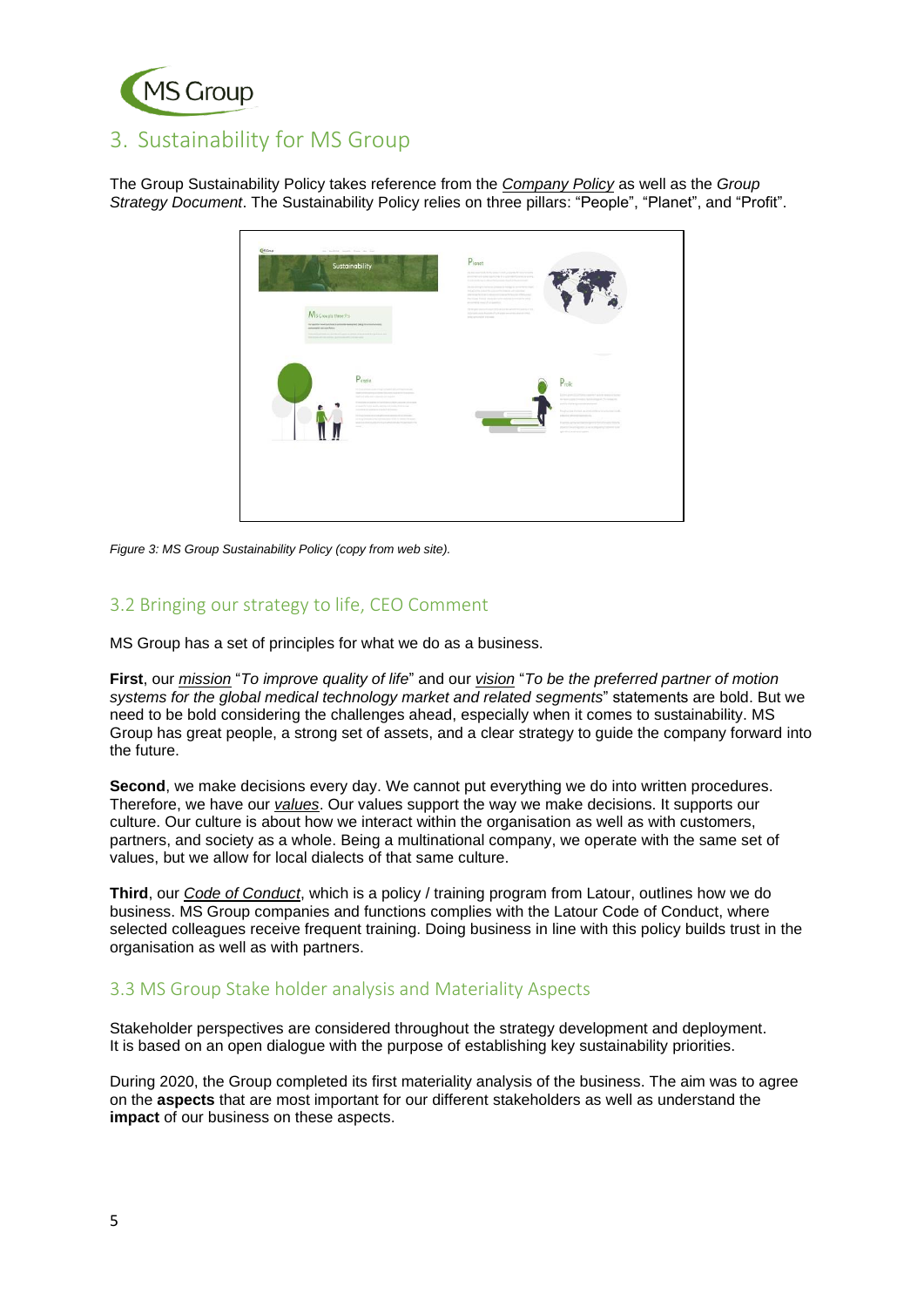



*Figure 4: Result of the materiality analysis in MS Group 2020*

From this analysis of the aspects, MS Group conduct a frequent **materiality analysis** among stake holders. In 2020 as well as in 2021, an internal materiality analysis was done among ca 40+ employees from all over the group including representation from our owners and board. Input is also taken from external partners. The purpose of the materiality analysis is to align and focus the group on aspects where the company should target activities. While different stakeholders raise specific concerns certain sustainability topics are common for most stakeholder groups. The latest materiality analysis is shown in the figure below.



*Figure 5: Result of the internal materiality analysis in MS Group 2021*

#### <span id="page-6-0"></span>3.4 Discussion on targets and achievements in 2021

In early 2021 and with reference from the first materiality analysis, MS Group defined a set of targets under each "pillar" of the sustainability policy to help guide the organization and the sustainability work, see figure below.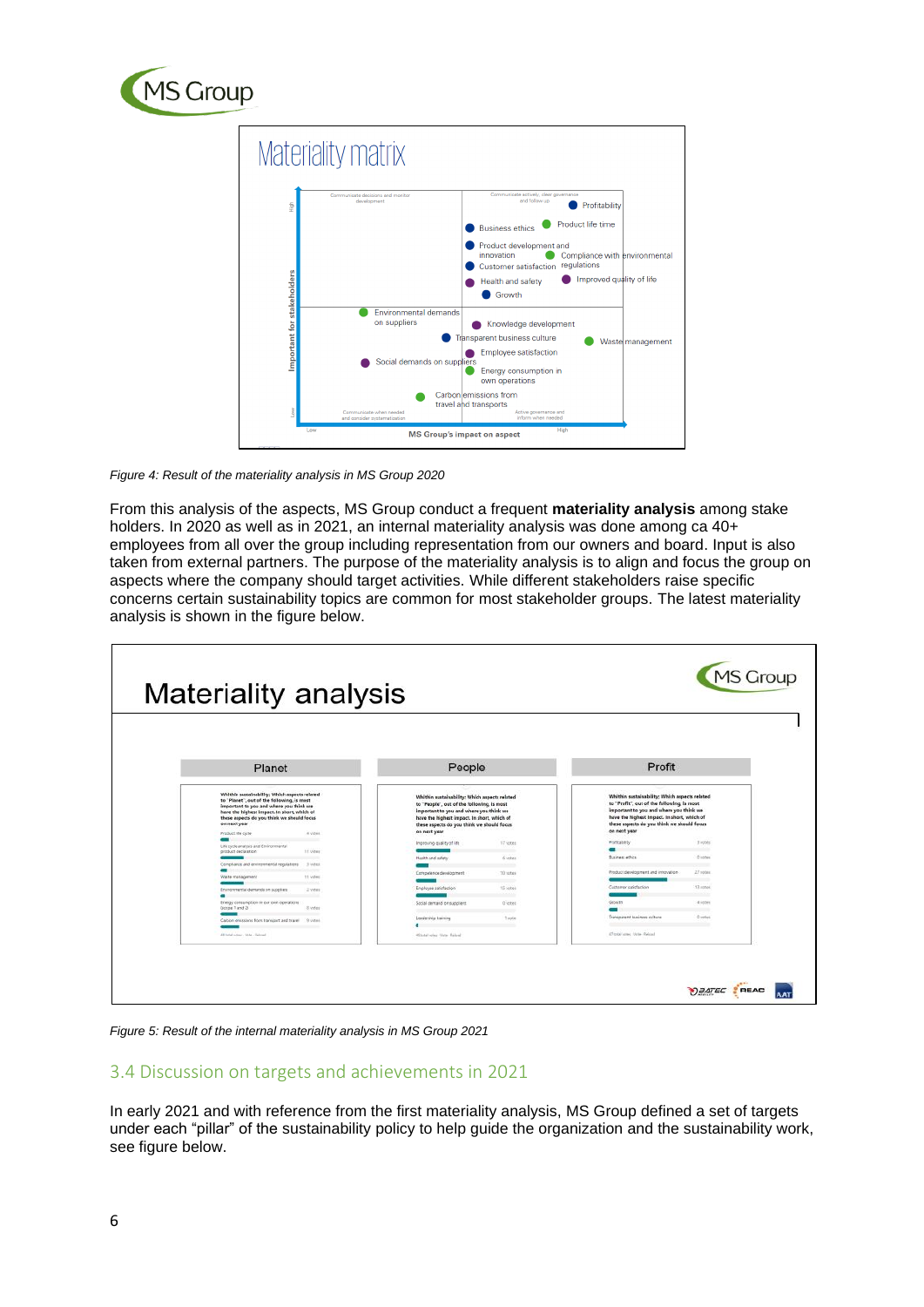

|               | <b>Target</b> |                                                 | <b>2020 YTD Oct</b> | 2021            |
|---------------|---------------|-------------------------------------------------|---------------------|-----------------|
| People        |               | Winningtemp participation to > 75%              | Ca 75%              | >75%            |
|               | ٠             | Implement sustainability boards in all plants   | N/A                 | Implemented     |
|               | $\bullet$     | Track and improve on local KPIs                 | Acc. to target      | Acc. to target  |
| <b>Planet</b> |               | Implement target on Carbon emissions from       | N/A                 | Implemented     |
|               |               | transport/travel, electricity & heating         |                     |                 |
|               | $\bullet$     | Measure and improve on renewable energy as      | N/A                 | Implemented     |
|               |               | % of electricity and heating                    |                     |                 |
|               |               | Improve on all environmental KPIs in all plants | Done                | Improvement     |
|               | $\bullet$     | Continue to implement certifications            | Follow strategy     | Follow strategy |
|               | $\bullet$     | Track and improve on local KPIs                 | Acc. to target      | Acc. to target  |
| <b>Profit</b> |               | Achieve budget on OP (% of Sales)               |                     | >Budget         |
|               |               | Measure investments with sustainability index   | N/A                 | Implemented     |
|               | ٠             | Conduct customer survey in REAC/AAT/Batec       | 2017/2018           | Implemented     |
|               |               | Implement sustainability targets in Prod. Dev.  | N/A                 | Implemented     |

#### *Figure 6: Sustainability targets for 2021*

The performance results on these targets are covered below in section 3.4.1 – 3.4.3.

#### <span id="page-7-0"></span>3.4.1 Achievements related to the targets in 2021: People

Employee satisfaction and experience is a key factor to develop the company. Winningtemp is a group wide digital tool to follow up and initiate activities to improve the employee experience and working climate. MS Group integrated Batec in the Winningtemp tool and was able to keep the participation score well over the targeted 75% (The group reported 83%).

In addition, a code of conduct training was initiated during Q4 2021 and should be completed during January 2022.

The group also successfully implemented sustainability as an integral part of the Visible Management System (VMS) in all sites. The purpose is to drive and manage sustainability locally, as a natural task every day. KPIs related to employee performance and safety are measured as a part of the VMS system. As an example, KPIs related to incidents and accidents are followed up during monthly business reviews. It should be highlighted that all plants have made efforts and achieved results in keeping safety high during the global corona pandemic and still being able to keep operations up and running.

During the year, the group HR Forum completed the framework on Leadership training consisting of a 4-stage program. This long-term process was included in the budget for 2022 and has since been kicked of as part of the group activities during 2022. This process is an add on to the normal competence planning and execution from the employee appraisals and will be essential to continuously build and develop the group culture.

MS Group continues to support Solvatten as a general CSR initiative together with many Latour companies. Solvatten supports families with increased access to safe and hot water. The collaboration contributes to improved health, hygiene, and equality and increased use of solar energy, enabling a brighter future for all. Solvatten continues to be a great example where MS Group can participate for a better environment and improved quality of life – our company mission.

#### <span id="page-7-1"></span>3.4.2 Achievements related to the targets in 2021: Planet

The priorities within the group related to the environment is partly described in the quality management system. We have a responsibility to develop sustainable solutions, taking into account life cycle analysis, weight, efficiency. An important aspect in this field is to ensure the usage of materials supporting directives such as RoHS, WEEE and REACH. Yearly audits with suppliers are also used to ensure that all Group entities support and comply with these directives.

KPIs strictly related to the environment are followed up on a monthly basis in each local plant using the Visible Management System. Latour has also implemented new KPIs in 2018 to be monitored in each site in the group (see section 6). Some of these KPIs are implemented in the monthly figures.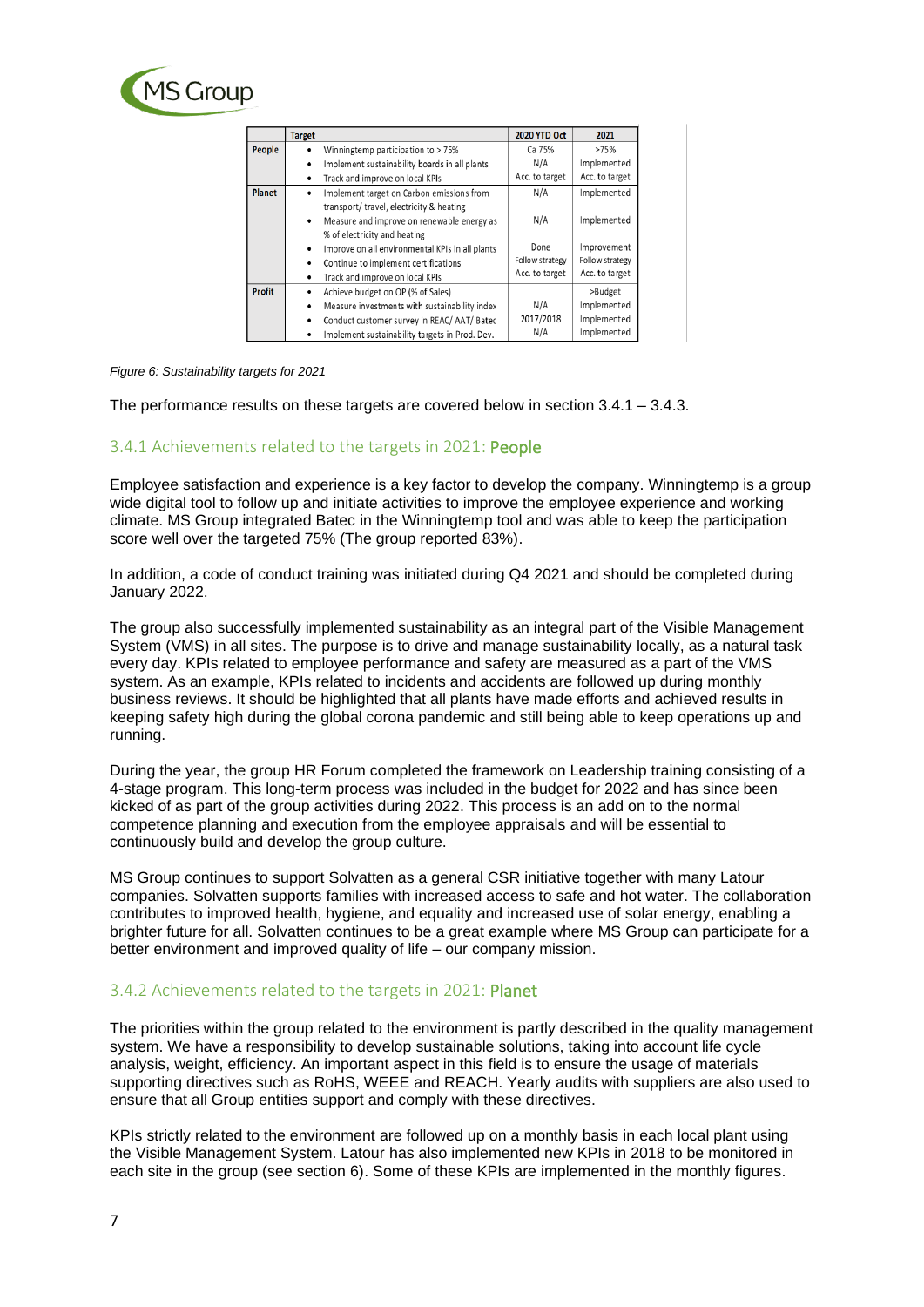

The KPIs serve as input for each plant when defining activities on how to improve energy consumption, waste management, and more.



*Figure 7: A summary of our KPIs related to the environmental ambition Data YTD December 2021.*

MS Group is translating the results from the KPIs into an understanding on CO2-emissions. These CO2 emissions are reported from own operations, based on scope 1 and 2. For 2022 we are starting to involve key suppliers in this reporting.

|                                  | 2019 | 2020 | 2021 Q1 | 2021 Q2 | 2021 Q3 |
|----------------------------------|------|------|---------|---------|---------|
| Energy (MWh)                     | 4723 | 4614 | 1458    | 1107    | 1321    |
| % Renewable                      | 10%  | 8%   | 8%      | 10%     | 10%     |
| CO <sub>2</sub> scope 1 (Tonnes) | 2000 | 1550 | 406     | 292     | 416     |
| CO2 scope 2 (Tonnes)             | 950  | 950  | 516     | 424     | 477     |
| <b>TOTAL</b>                     | 2950 | 2500 | 922     | 716     | 893     |

*Figure 8: Summary of internal MS Group energy usage and CO2 emissions*

Comments on the environmental KPIs:

- RAB is now deleted from the follow up as the production plant has been closed.
- Batec KPIs are aligned and operational.
- All plants in the group confirm that electricity usage is 100% based on "green" sources.
- RPL has relocated to the new plant during 2021 and thus improved energy efficiency for operations and the facility a lot.

#### <span id="page-8-0"></span>3.4.3 Achievements related to the targets in 2021: Profit

Profitable growth remains a leading principle for our long-term business model. Internal focus on efficiency and lead times is high on the agenda. MS Group include sustainability priorities in the strategic review. Latour define clear financial targets for all subsidiaries, see figure below.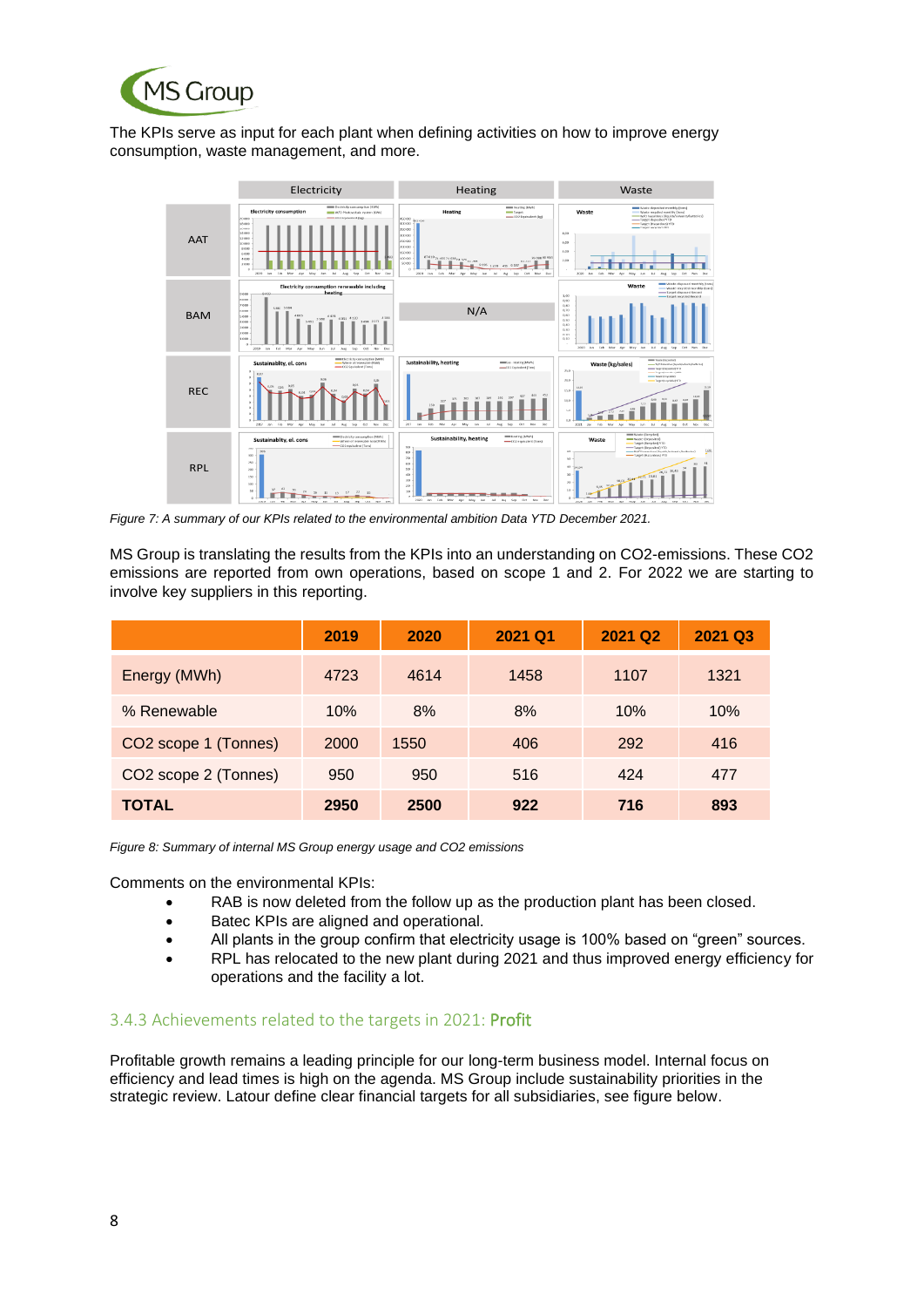

| Our operations<br><b>Financial targets</b> |                             |             | MS Group                      |
|--------------------------------------------|-----------------------------|-------------|-------------------------------|
|                                            |                             | $>10\%$     |                               |
| Annual growth                              | <b>Operating margin</b>     | $>10\%$     |                               |
|                                            | Return on operating capital | $15 - 20\%$ |                               |
|                                            |                             |             |                               |
|                                            |                             |             | DBATEC<br><b>PREAC</b><br>AAT |

*Figure 9: Financial targets for MS Group.*

Part of "profit" is also to have a high degree of ethics and a good understanding of customer satisfaction. Within MS Group a code of conduct training is continuously done. Customer satisfaction is measured with a frequent result. Our product development is focused on creating value for the final consumer including sustainability targets.

# <span id="page-9-0"></span>4. Sustainability Targets 2022

MS Group sustainability targets are defined on a yearly basis, and they are key in realising the Group's strategic ambition on sustainability.

Overall, the ambition is to improve on all measured KPIs and to develop according to Latour overall targets as defined in Latour's environmental policy as well as financial targets.

The targets are followed up regularly in the management team as well as Board meetings. Based on the input from the materiality analysis, the management team have selected targets for 2022. Sustainability is now pushed from both management (top down) and also locally (bottom up) within each entity and division.

| <b>Policy</b> | <b>Target proposal 2022 per division</b> | <b>Resp</b>     | <b>Target</b>             |
|---------------|------------------------------------------|-----------------|---------------------------|
| People        | Winningtemp participation                | Div Head        | $>75\%$                   |
|               | Digital leadership training done         | <b>MS Group</b> | Done                      |
|               | Leadership training done                 | <b>MS Group</b> | 2 of 5 modules            |
|               | Improve on all HR related KPIs           | Div Head        | Acc to KPIs on share-p    |
| Planet        | Implement scope 1&2 with main suppliers  | COO             | Implemented Q2            |
|               | Implement Transport and business travel  | COO             | Implemented Q1-22         |
|               | Minimum 2 CAPEX prop for Latour funding  | <b>MS Group</b> | >2                        |
|               | Improve on all energy related KPIs       | Div Head        | Acc to KPIs on share-p    |
|               | LCA/ EPD pre study (Timing & Cost)       | Div Head        | >2                        |
|               | Energy efficiency action plans defined   | Div Head        | Plan defined Q1           |
| Profit        | Achieve budget OP %                      | Div Head        | CAPEX with Sust ind. done |
|               | Innovation                               | Div Head        | Weight focus in projects  |
|               | Customer satisfaction                    | Div Head        | REAC div H1-22            |

*Figure 10: Result of the internal poll on social aspects within MS Group*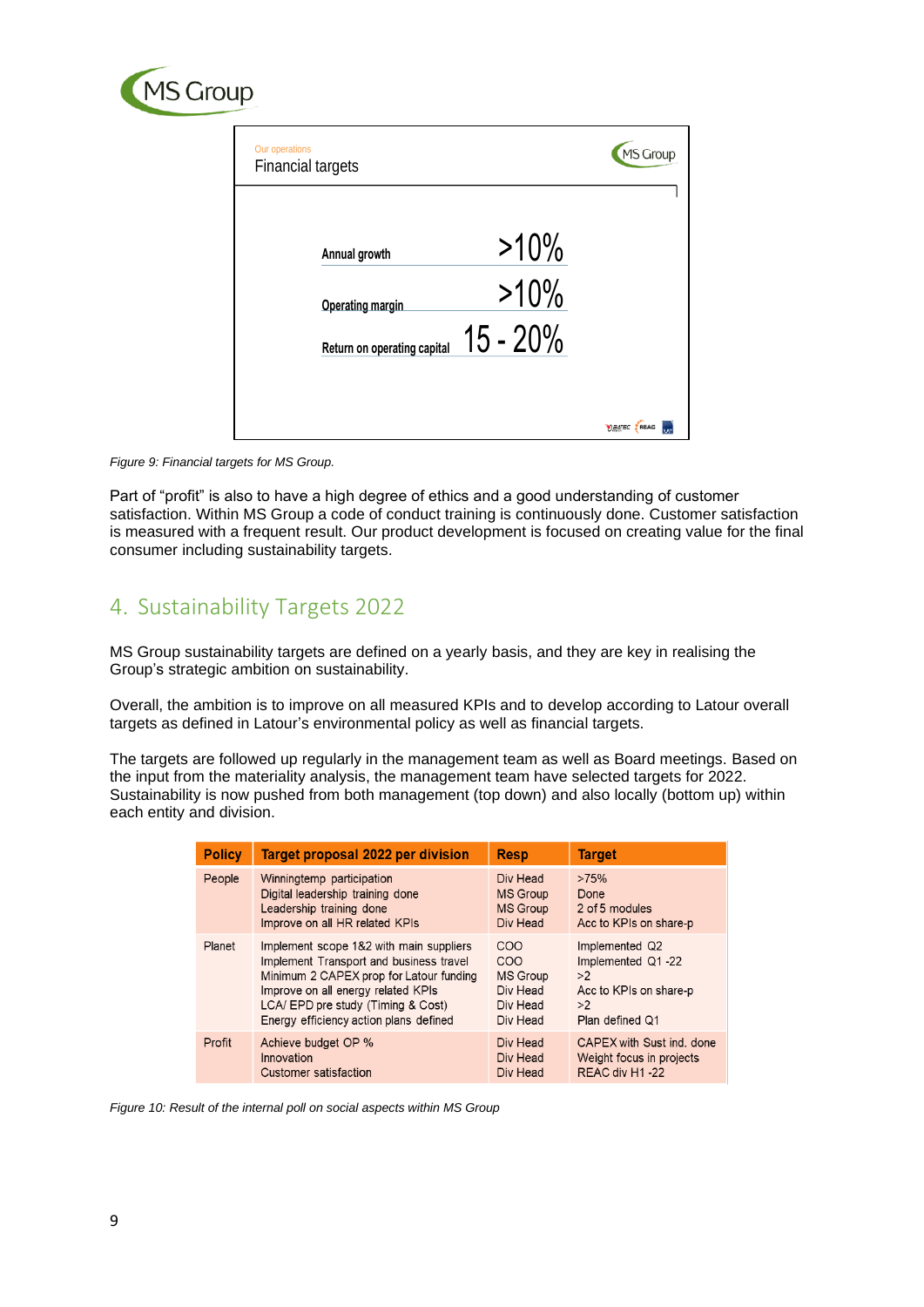

# <span id="page-10-0"></span>5. Summary and Conclusion

MS Group has delivered well on commitments and targets defined for 2021. We have added KPIs, created clear initiatives, and delivered. The future is challenging but it also offers opportunities. MS Group is committed to contributing to a more sustainable society in medical technology and related market segments. We aim to make long-term economic, social, and environmental decisions with responsibility for how our business affects our stakeholders.

One of our values is "Caring". We aim to achieve our sustainability objectives within our focus areas: Care for our Business, Care for our People, and Care for our responsibility towards the environment.

We realize that our ambitions are not enough to solve all challenges. That said, the ambitions are balanced based on where we are and taking all stake holder input into our sustainability process. We continue to develop our group in a continuous way.

Stay tuned for more results and achievements in 2022.

Gothenburg 28 January 2022

Mauritz Sahlin / CEO MS Group